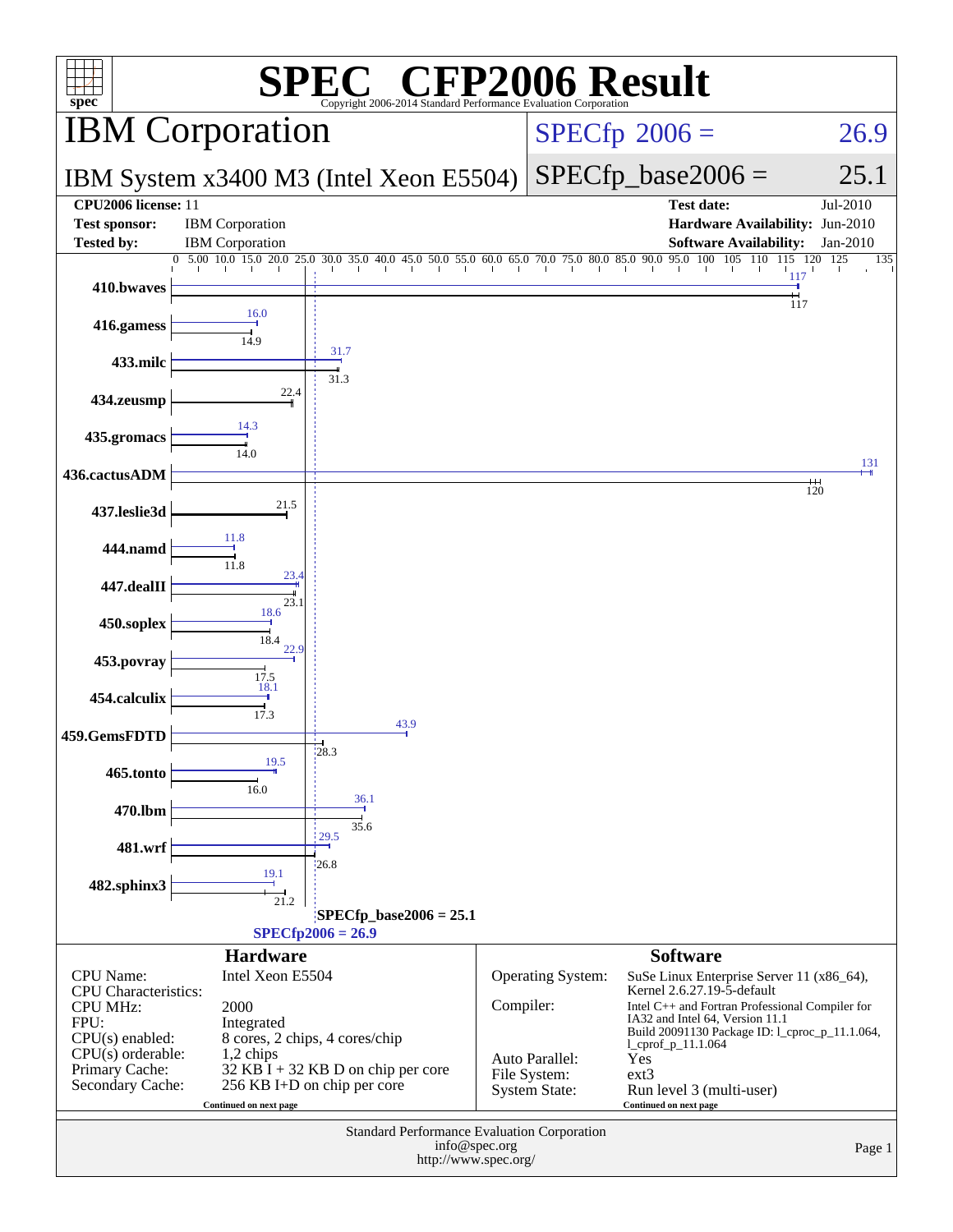

IBM Corporation

#### $SPECfp2006 = 26.9$  $SPECfp2006 = 26.9$

IBM System x3400 M3 (Intel Xeon E5504) [SPECfp\\_base2006 =](http://www.spec.org/auto/cpu2006/Docs/result-fields.html#SPECfpbase2006)  $25.1$ 

| <b>CPU2006 license: 11</b>                                                 |                                                                                                                             |                                                            | $Jul-2010$<br><b>Test date:</b>             |  |  |
|----------------------------------------------------------------------------|-----------------------------------------------------------------------------------------------------------------------------|------------------------------------------------------------|---------------------------------------------|--|--|
| <b>Test sponsor:</b>                                                       | <b>IBM</b> Corporation                                                                                                      | <b>Hardware Availability: Jun-2010</b>                     |                                             |  |  |
| <b>Tested by:</b>                                                          | <b>IBM</b> Corporation                                                                                                      |                                                            | <b>Software Availability:</b><br>$Jan-2010$ |  |  |
| L3 Cache:<br>Other Cache:<br>Memory:<br>Disk Subsystem:<br>Other Hardware: | $4 \text{ MB I+D}$ on chip per chip<br>None<br>48 GB (12 x 4 GB PC3-10600R CL9, 2 Rank)<br>1 x 73 GB SAS, 15000 RPM<br>None | <b>Base Pointers:</b><br>Peak Pointers:<br>Other Software: | $64$ -bit<br>$32/64$ -bit<br>None           |  |  |

| <b>Results Table</b> |                                                                                                          |       |                |       |                |             |                |              |                |              |                |              |
|----------------------|----------------------------------------------------------------------------------------------------------|-------|----------------|-------|----------------|-------------|----------------|--------------|----------------|--------------|----------------|--------------|
|                      | <b>Base</b>                                                                                              |       |                |       |                | <b>Peak</b> |                |              |                |              |                |              |
| <b>Benchmark</b>     | <b>Seconds</b>                                                                                           | Ratio | <b>Seconds</b> | Ratio | <b>Seconds</b> | Ratio       | <b>Seconds</b> | <b>Ratio</b> | <b>Seconds</b> | <b>Ratio</b> | <b>Seconds</b> | <b>Ratio</b> |
| 410.bwayes           | 117                                                                                                      | 116   | 116            | 117   | 116            | 117         | 116            | 117          | 116            | 117          | <b>116</b>     | <u>117</u>   |
| 416.gamess           | 1312                                                                                                     | 14.9  | 1312           | 14.9  | 1314           | 14.9        | 1223           | 16.0         | 1216           | 16.1         | 1237           | 15.8         |
| $433$ .milc          | 293                                                                                                      | 31.3  | 296            | 31.0  | 293            | 31.3        | 289            | 31.7         | 289            | 31.8         | 289            | 31.7         |
| $434$ . zeusmp       | 402                                                                                                      | 22.6  | 407            | 22.4  | 407            | 22.4        | 402            | 22.6         | 407            | 22.4         | 407            | 22.4         |
| $435.$ gromacs       | 510                                                                                                      | 14.0  | 517            | 13.8  | 510            | 14.0        | 500            | 14.3         | 500            | 14.3         | 509            | 14.0         |
| 436.cactusADM        | 100                                                                                                      | 119   | 99.2           | 120   | 98.4           | 121         | 91.2           | 131          | 92.6           | 129          | 91.4           | <u>131</u>   |
| 437.leslie3d         | 436                                                                                                      | 21.5  | 437            | 21.5  | 435            | 21.6        | 436            | 21.5         | 437            | 21.5         | 435            | 21.6         |
| 444.namd             | 681                                                                                                      | 11.8  | 681            | 11.8  | 673            | 11.9        | 680            | 11.8         | 692            | 11.6         | 680            | 11.8         |
| 447.dealII           | 502                                                                                                      | 22.8  | 494            | 23.1  | 494            | 23.1        | 490            | 23.3         | 490            | 23.4         | 482            | 23.7         |
| $450$ .soplex        | 454                                                                                                      | 18.4  | 456            | 18.3  | 452            | 18.4        | 448            | 18.6         | 448            | 18.6         | 451            | 18.5         |
| $453$ .povray        | 304                                                                                                      | 17.5  | 305            | 17.5  | 305            | 17.5        | 232            | 22.9         | 232            | 22.9         | 234            | 22.8         |
| $454$ .calculix      | 476                                                                                                      | 17.3  | 475            | 17.4  | 476            | 17.3        | 455            | 18.1         | 455            | 18.1         | 462            | 17.9         |
| 459.GemsFDTD         | 375                                                                                                      | 28.3  | 375            | 28.3  | 376            | 28.2        | 241            | 44.1         | 242            | 43.9         | 242            | 43.9         |
| $465$ .tonto         | 614                                                                                                      | 16.0  | 614            | 16.0  | 613            | 16.0        | 505            | 19.5         | 502            | 19.6         | 514            | 19.2         |
| 470.1bm              | 387                                                                                                      | 35.5  | 386            | 35.6  | 386            | 35.6        | 380            | 36.1         | 381            | 36.1         | 380            | 36.1         |
| $481$ .wrf           | 418                                                                                                      | 26.7  | 415            | 26.9  | 417            | 26.8        | 379            | 29.4         | 378            | 29.6         | 379            | 29.5         |
| 482.sphinx3          | 921                                                                                                      | 21.2  | 918            | 21.2  | 1120           | 17.4        | 1021           | 19.1         | 1020           | 19.1         | 1022           | 19.1         |
|                      | Results appear in the order in which they were run. Bold underlined text indicates a median measurement. |       |                |       |                |             |                |              |                |              |                |              |

#### **[Platform Notes](http://www.spec.org/auto/cpu2006/Docs/result-fields.html#PlatformNotes)**

 Turbo Mode Enable Turbo Boost set to Traditional CPU C State Enable

#### **[General Notes](http://www.spec.org/auto/cpu2006/Docs/result-fields.html#GeneralNotes)**

 Binaries were compiled on SLES 10 with Binutils 2.18.50.0.7.20080502 'ulimit -s unlimited' was used to set the stack size to unlimited prior to run OMP\_NUM\_THREADS set to number of cores KMP\_AFFINITY set to granularity=fine,scatter KMP\_STACKSIZE set to 200M

> Standard Performance Evaluation Corporation [info@spec.org](mailto:info@spec.org) <http://www.spec.org/>

#### Page 2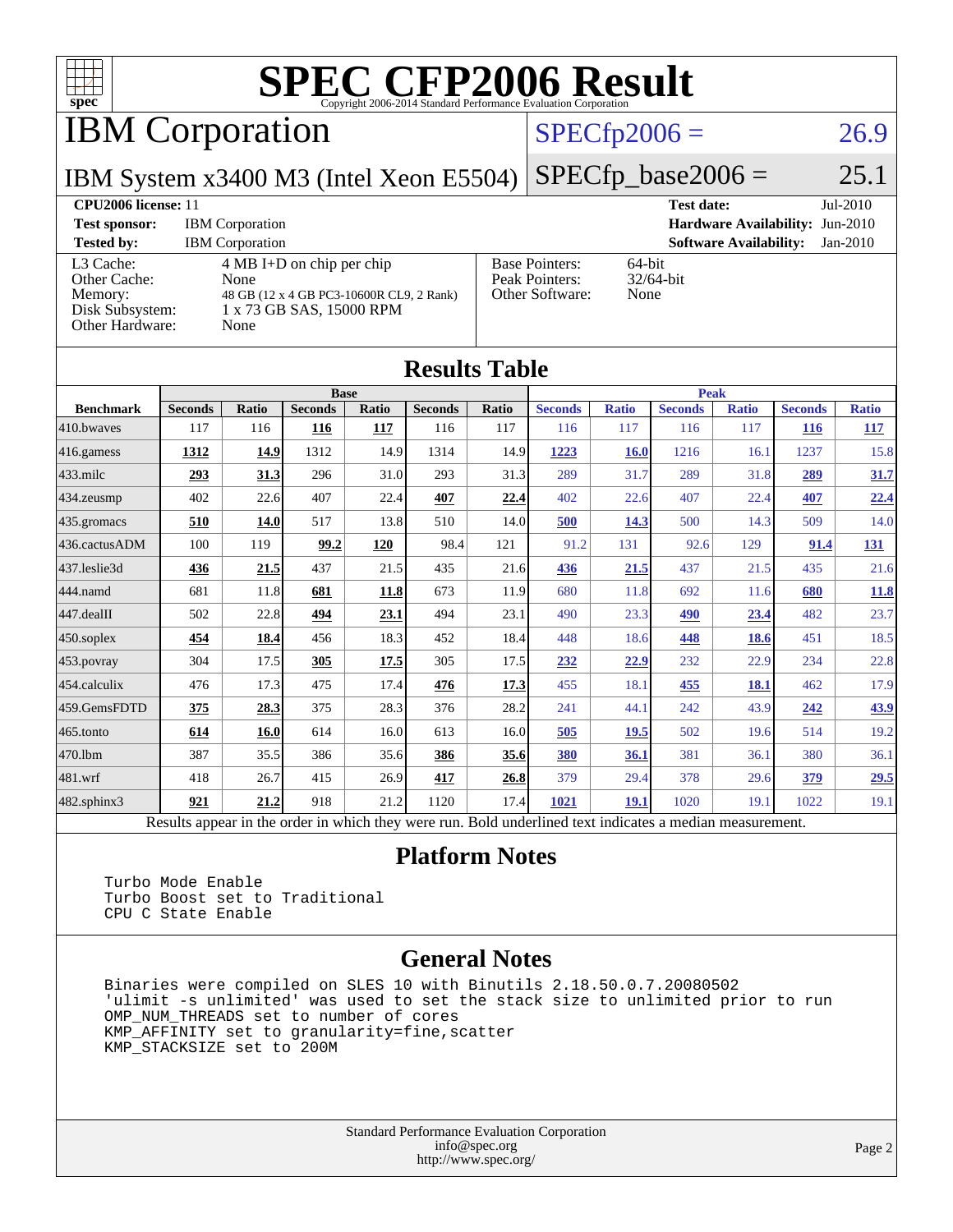

## IBM Corporation

 $SPECTp2006 = 26.9$ 

IBM System x3400 M3 (Intel Xeon E5504)  $SPECTp\_base2006 = 25.1$ 

**[Test sponsor:](http://www.spec.org/auto/cpu2006/Docs/result-fields.html#Testsponsor)** IBM Corporation **[Hardware Availability:](http://www.spec.org/auto/cpu2006/Docs/result-fields.html#HardwareAvailability)** Jun-2010

**[CPU2006 license:](http://www.spec.org/auto/cpu2006/Docs/result-fields.html#CPU2006license)** 11 **[Test date:](http://www.spec.org/auto/cpu2006/Docs/result-fields.html#Testdate)** Jul-2010 **[Tested by:](http://www.spec.org/auto/cpu2006/Docs/result-fields.html#Testedby)** IBM Corporation **[Software Availability:](http://www.spec.org/auto/cpu2006/Docs/result-fields.html#SoftwareAvailability)** Jan-2010

#### **[Base Compiler Invocation](http://www.spec.org/auto/cpu2006/Docs/result-fields.html#BaseCompilerInvocation)**

[C benchmarks](http://www.spec.org/auto/cpu2006/Docs/result-fields.html#Cbenchmarks): icc  $-m64$ 

[C++ benchmarks:](http://www.spec.org/auto/cpu2006/Docs/result-fields.html#CXXbenchmarks) [icpc -m64](http://www.spec.org/cpu2006/results/res2010q3/cpu2006-20100719-12499.flags.html#user_CXXbase_intel_icpc_64bit_bedb90c1146cab66620883ef4f41a67e)

[Fortran benchmarks](http://www.spec.org/auto/cpu2006/Docs/result-fields.html#Fortranbenchmarks): [ifort -m64](http://www.spec.org/cpu2006/results/res2010q3/cpu2006-20100719-12499.flags.html#user_FCbase_intel_ifort_64bit_ee9d0fb25645d0210d97eb0527dcc06e)

[Benchmarks using both Fortran and C](http://www.spec.org/auto/cpu2006/Docs/result-fields.html#BenchmarksusingbothFortranandC): [icc -m64](http://www.spec.org/cpu2006/results/res2010q3/cpu2006-20100719-12499.flags.html#user_CC_FCbase_intel_icc_64bit_0b7121f5ab7cfabee23d88897260401c) [ifort -m64](http://www.spec.org/cpu2006/results/res2010q3/cpu2006-20100719-12499.flags.html#user_CC_FCbase_intel_ifort_64bit_ee9d0fb25645d0210d97eb0527dcc06e)

#### **[Base Portability Flags](http://www.spec.org/auto/cpu2006/Docs/result-fields.html#BasePortabilityFlags)**

| 410.bwaves: -DSPEC CPU LP64                  |                                                                |
|----------------------------------------------|----------------------------------------------------------------|
| 416.gamess: - DSPEC_CPU_LP64                 |                                                                |
| 433.milc: -DSPEC CPU LP64                    |                                                                |
| 434.zeusmp: -DSPEC_CPU_LP64                  |                                                                |
| 435.gromacs: -DSPEC_CPU_LP64 -nofor_main     |                                                                |
| 436.cactusADM: - DSPEC CPU LP64 - nofor main |                                                                |
| 437.leslie3d: -DSPEC CPU LP64                |                                                                |
| 444.namd: - DSPEC CPU LP64                   |                                                                |
| 447.dealII: - DSPEC CPU LP64                 |                                                                |
| 450.soplex: -DSPEC_CPU_LP64                  |                                                                |
| 453.povray: -DSPEC_CPU_LP64                  |                                                                |
| 454.calculix: - DSPEC CPU LP64 - nofor main  |                                                                |
| 459.GemsFDTD: -DSPEC CPU LP64                |                                                                |
| 465.tonto: - DSPEC CPU LP64                  |                                                                |
| 470.1bm: - DSPEC CPU LP64                    |                                                                |
|                                              | 481.wrf: -DSPEC_CPU_LP64 -DSPEC_CPU_CASE_FLAG -DSPEC_CPU_LINUX |
| 482.sphinx3: -DSPEC_CPU_LP64                 |                                                                |
|                                              |                                                                |

#### **[Base Optimization Flags](http://www.spec.org/auto/cpu2006/Docs/result-fields.html#BaseOptimizationFlags)**

[C benchmarks](http://www.spec.org/auto/cpu2006/Docs/result-fields.html#Cbenchmarks): [-xSSE4.2](http://www.spec.org/cpu2006/results/res2010q3/cpu2006-20100719-12499.flags.html#user_CCbase_f-xSSE42_f91528193cf0b216347adb8b939d4107) [-ipo](http://www.spec.org/cpu2006/results/res2010q3/cpu2006-20100719-12499.flags.html#user_CCbase_f-ipo) [-O3](http://www.spec.org/cpu2006/results/res2010q3/cpu2006-20100719-12499.flags.html#user_CCbase_f-O3) [-no-prec-div](http://www.spec.org/cpu2006/results/res2010q3/cpu2006-20100719-12499.flags.html#user_CCbase_f-no-prec-div) [-static](http://www.spec.org/cpu2006/results/res2010q3/cpu2006-20100719-12499.flags.html#user_CCbase_f-static) [-parallel](http://www.spec.org/cpu2006/results/res2010q3/cpu2006-20100719-12499.flags.html#user_CCbase_f-parallel) [-opt-prefetch](http://www.spec.org/cpu2006/results/res2010q3/cpu2006-20100719-12499.flags.html#user_CCbase_f-opt-prefetch) [C++ benchmarks:](http://www.spec.org/auto/cpu2006/Docs/result-fields.html#CXXbenchmarks) [-xSSE4.2](http://www.spec.org/cpu2006/results/res2010q3/cpu2006-20100719-12499.flags.html#user_CXXbase_f-xSSE42_f91528193cf0b216347adb8b939d4107) [-ipo](http://www.spec.org/cpu2006/results/res2010q3/cpu2006-20100719-12499.flags.html#user_CXXbase_f-ipo) [-O3](http://www.spec.org/cpu2006/results/res2010q3/cpu2006-20100719-12499.flags.html#user_CXXbase_f-O3) [-no-prec-div](http://www.spec.org/cpu2006/results/res2010q3/cpu2006-20100719-12499.flags.html#user_CXXbase_f-no-prec-div) [-static](http://www.spec.org/cpu2006/results/res2010q3/cpu2006-20100719-12499.flags.html#user_CXXbase_f-static) [-parallel](http://www.spec.org/cpu2006/results/res2010q3/cpu2006-20100719-12499.flags.html#user_CXXbase_f-parallel) [-opt-prefetch](http://www.spec.org/cpu2006/results/res2010q3/cpu2006-20100719-12499.flags.html#user_CXXbase_f-opt-prefetch) [Fortran benchmarks](http://www.spec.org/auto/cpu2006/Docs/result-fields.html#Fortranbenchmarks): [-xSSE4.2](http://www.spec.org/cpu2006/results/res2010q3/cpu2006-20100719-12499.flags.html#user_FCbase_f-xSSE42_f91528193cf0b216347adb8b939d4107) [-ipo](http://www.spec.org/cpu2006/results/res2010q3/cpu2006-20100719-12499.flags.html#user_FCbase_f-ipo) [-O3](http://www.spec.org/cpu2006/results/res2010q3/cpu2006-20100719-12499.flags.html#user_FCbase_f-O3) [-no-prec-div](http://www.spec.org/cpu2006/results/res2010q3/cpu2006-20100719-12499.flags.html#user_FCbase_f-no-prec-div) [-static](http://www.spec.org/cpu2006/results/res2010q3/cpu2006-20100719-12499.flags.html#user_FCbase_f-static) [-parallel](http://www.spec.org/cpu2006/results/res2010q3/cpu2006-20100719-12499.flags.html#user_FCbase_f-parallel) [-opt-prefetch](http://www.spec.org/cpu2006/results/res2010q3/cpu2006-20100719-12499.flags.html#user_FCbase_f-opt-prefetch) [Benchmarks using both Fortran and C](http://www.spec.org/auto/cpu2006/Docs/result-fields.html#BenchmarksusingbothFortranandC): [-xSSE4.2](http://www.spec.org/cpu2006/results/res2010q3/cpu2006-20100719-12499.flags.html#user_CC_FCbase_f-xSSE42_f91528193cf0b216347adb8b939d4107) [-ipo](http://www.spec.org/cpu2006/results/res2010q3/cpu2006-20100719-12499.flags.html#user_CC_FCbase_f-ipo) [-O3](http://www.spec.org/cpu2006/results/res2010q3/cpu2006-20100719-12499.flags.html#user_CC_FCbase_f-O3) [-no-prec-div](http://www.spec.org/cpu2006/results/res2010q3/cpu2006-20100719-12499.flags.html#user_CC_FCbase_f-no-prec-div) [-static](http://www.spec.org/cpu2006/results/res2010q3/cpu2006-20100719-12499.flags.html#user_CC_FCbase_f-static) [-parallel](http://www.spec.org/cpu2006/results/res2010q3/cpu2006-20100719-12499.flags.html#user_CC_FCbase_f-parallel) [-opt-prefetch](http://www.spec.org/cpu2006/results/res2010q3/cpu2006-20100719-12499.flags.html#user_CC_FCbase_f-opt-prefetch)

> Standard Performance Evaluation Corporation [info@spec.org](mailto:info@spec.org) <http://www.spec.org/>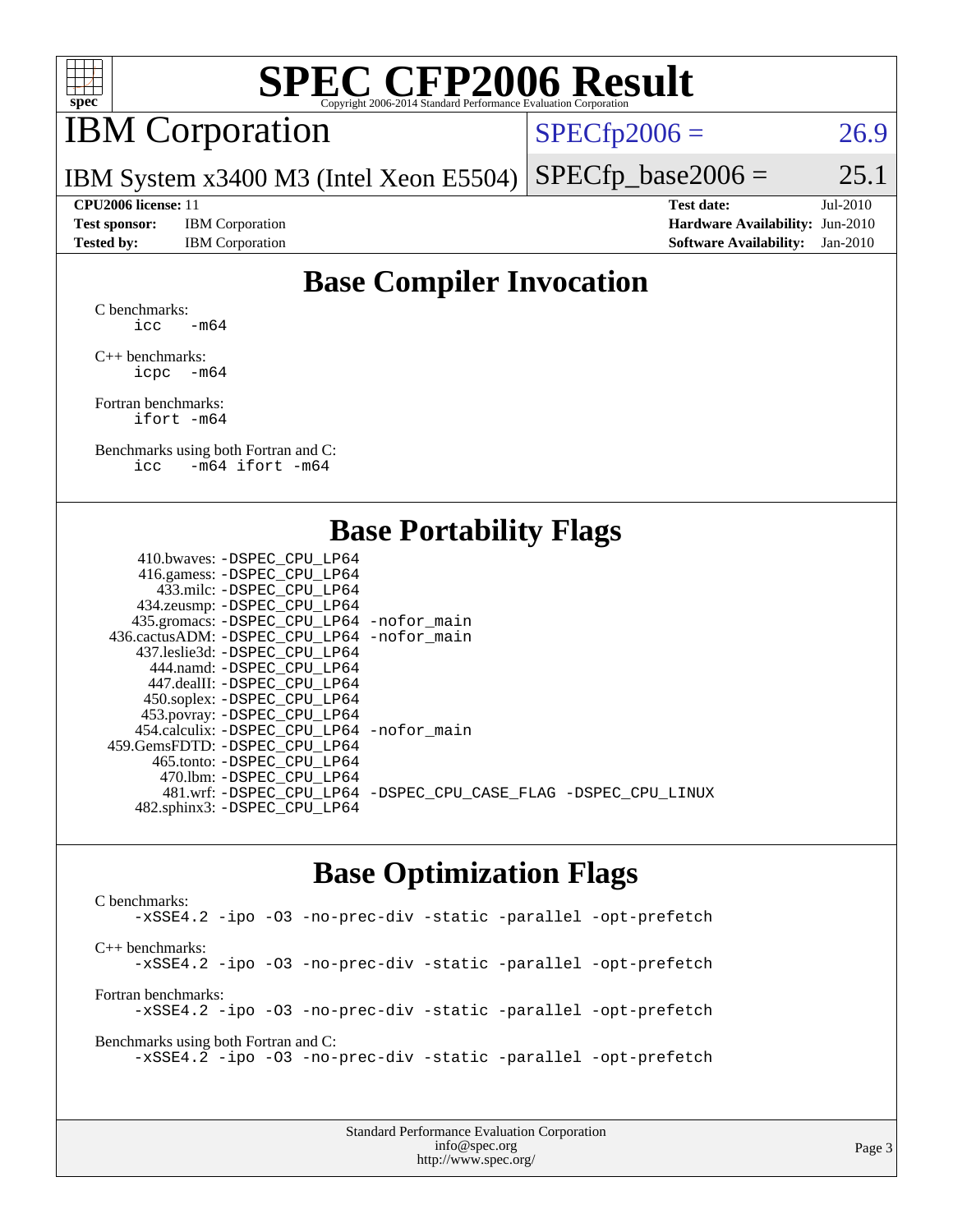

### IBM Corporation

 $SPECfp2006 = 26.9$  $SPECfp2006 = 26.9$ 

IBM System x3400 M3 (Intel Xeon E5504)  $SPECTp\_base2006 = 25.1$ 

**[Test sponsor:](http://www.spec.org/auto/cpu2006/Docs/result-fields.html#Testsponsor)** IBM Corporation **[Hardware Availability:](http://www.spec.org/auto/cpu2006/Docs/result-fields.html#HardwareAvailability)** Jun-2010 **[Tested by:](http://www.spec.org/auto/cpu2006/Docs/result-fields.html#Testedby)** IBM Corporation **[Software Availability:](http://www.spec.org/auto/cpu2006/Docs/result-fields.html#SoftwareAvailability)** Jan-2010

**[CPU2006 license:](http://www.spec.org/auto/cpu2006/Docs/result-fields.html#CPU2006license)** 11 **[Test date:](http://www.spec.org/auto/cpu2006/Docs/result-fields.html#Testdate)** Jul-2010

### **[Peak Compiler Invocation](http://www.spec.org/auto/cpu2006/Docs/result-fields.html#PeakCompilerInvocation)**

[C benchmarks](http://www.spec.org/auto/cpu2006/Docs/result-fields.html#Cbenchmarks):  $\text{icc}$   $-\text{m64}$ 

[C++ benchmarks:](http://www.spec.org/auto/cpu2006/Docs/result-fields.html#CXXbenchmarks) [icpc -m64](http://www.spec.org/cpu2006/results/res2010q3/cpu2006-20100719-12499.flags.html#user_CXXpeak_intel_icpc_64bit_bedb90c1146cab66620883ef4f41a67e)

[Fortran benchmarks](http://www.spec.org/auto/cpu2006/Docs/result-fields.html#Fortranbenchmarks): [ifort -m64](http://www.spec.org/cpu2006/results/res2010q3/cpu2006-20100719-12499.flags.html#user_FCpeak_intel_ifort_64bit_ee9d0fb25645d0210d97eb0527dcc06e)

[Benchmarks using both Fortran and C](http://www.spec.org/auto/cpu2006/Docs/result-fields.html#BenchmarksusingbothFortranandC): [icc -m64](http://www.spec.org/cpu2006/results/res2010q3/cpu2006-20100719-12499.flags.html#user_CC_FCpeak_intel_icc_64bit_0b7121f5ab7cfabee23d88897260401c) [ifort -m64](http://www.spec.org/cpu2006/results/res2010q3/cpu2006-20100719-12499.flags.html#user_CC_FCpeak_intel_ifort_64bit_ee9d0fb25645d0210d97eb0527dcc06e)

#### **[Peak Portability Flags](http://www.spec.org/auto/cpu2006/Docs/result-fields.html#PeakPortabilityFlags)**

Same as Base Portability Flags

#### **[Peak Optimization Flags](http://www.spec.org/auto/cpu2006/Docs/result-fields.html#PeakOptimizationFlags)**

[C benchmarks](http://www.spec.org/auto/cpu2006/Docs/result-fields.html#Cbenchmarks):

 433.milc: [-xSSE4.2](http://www.spec.org/cpu2006/results/res2010q3/cpu2006-20100719-12499.flags.html#user_peakPASS2_CFLAGSPASS2_LDFLAGS433_milc_f-xSSE42_f91528193cf0b216347adb8b939d4107)(pass 2) [-prof-gen](http://www.spec.org/cpu2006/results/res2010q3/cpu2006-20100719-12499.flags.html#user_peakPASS1_CFLAGSPASS1_LDFLAGS433_milc_prof_gen_e43856698f6ca7b7e442dfd80e94a8fc)(pass 1) [-ipo](http://www.spec.org/cpu2006/results/res2010q3/cpu2006-20100719-12499.flags.html#user_peakPASS2_CFLAGSPASS2_LDFLAGS433_milc_f-ipo)(pass 2) [-O3](http://www.spec.org/cpu2006/results/res2010q3/cpu2006-20100719-12499.flags.html#user_peakPASS2_CFLAGSPASS2_LDFLAGS433_milc_f-O3)(pass 2) [-no-prec-div](http://www.spec.org/cpu2006/results/res2010q3/cpu2006-20100719-12499.flags.html#user_peakPASS2_CFLAGSPASS2_LDFLAGS433_milc_f-no-prec-div)(pass 2) [-static](http://www.spec.org/cpu2006/results/res2010q3/cpu2006-20100719-12499.flags.html#user_peakPASS2_CFLAGSPASS2_LDFLAGS433_milc_f-static)(pass 2) [-prof-use](http://www.spec.org/cpu2006/results/res2010q3/cpu2006-20100719-12499.flags.html#user_peakPASS2_CFLAGSPASS2_LDFLAGS433_milc_prof_use_bccf7792157ff70d64e32fe3e1250b55)(pass 2) [-ansi-alias](http://www.spec.org/cpu2006/results/res2010q3/cpu2006-20100719-12499.flags.html#user_peakOPTIMIZE433_milc_f-ansi-alias)

 470.lbm: [-xSSE4.2](http://www.spec.org/cpu2006/results/res2010q3/cpu2006-20100719-12499.flags.html#user_peakPASS2_CFLAGSPASS2_LDFLAGS470_lbm_f-xSSE42_f91528193cf0b216347adb8b939d4107)(pass 2) [-prof-gen](http://www.spec.org/cpu2006/results/res2010q3/cpu2006-20100719-12499.flags.html#user_peakPASS1_CFLAGSPASS1_LDFLAGS470_lbm_prof_gen_e43856698f6ca7b7e442dfd80e94a8fc)(pass 1) [-ipo](http://www.spec.org/cpu2006/results/res2010q3/cpu2006-20100719-12499.flags.html#user_peakPASS2_CFLAGSPASS2_LDFLAGS470_lbm_f-ipo)(pass 2) [-O3](http://www.spec.org/cpu2006/results/res2010q3/cpu2006-20100719-12499.flags.html#user_peakPASS2_CFLAGSPASS2_LDFLAGS470_lbm_f-O3)(pass 2) [-no-prec-div](http://www.spec.org/cpu2006/results/res2010q3/cpu2006-20100719-12499.flags.html#user_peakPASS2_CFLAGSPASS2_LDFLAGS470_lbm_f-no-prec-div)(pass 2) [-static](http://www.spec.org/cpu2006/results/res2010q3/cpu2006-20100719-12499.flags.html#user_peakPASS2_CFLAGSPASS2_LDFLAGS470_lbm_f-static)(pass 2) [-prof-use](http://www.spec.org/cpu2006/results/res2010q3/cpu2006-20100719-12499.flags.html#user_peakPASS2_CFLAGSPASS2_LDFLAGS470_lbm_prof_use_bccf7792157ff70d64e32fe3e1250b55)(pass 2) [-parallel](http://www.spec.org/cpu2006/results/res2010q3/cpu2006-20100719-12499.flags.html#user_peakOPTIMIZE470_lbm_f-parallel) [-ansi-alias](http://www.spec.org/cpu2006/results/res2010q3/cpu2006-20100719-12499.flags.html#user_peakOPTIMIZE470_lbm_f-ansi-alias) [-auto-ilp32](http://www.spec.org/cpu2006/results/res2010q3/cpu2006-20100719-12499.flags.html#user_peakCOPTIMIZE470_lbm_f-auto-ilp32)

 482.sphinx3: [-xSSE4.2](http://www.spec.org/cpu2006/results/res2010q3/cpu2006-20100719-12499.flags.html#user_peakOPTIMIZE482_sphinx3_f-xSSE42_f91528193cf0b216347adb8b939d4107) [-ipo](http://www.spec.org/cpu2006/results/res2010q3/cpu2006-20100719-12499.flags.html#user_peakOPTIMIZE482_sphinx3_f-ipo) [-O3](http://www.spec.org/cpu2006/results/res2010q3/cpu2006-20100719-12499.flags.html#user_peakOPTIMIZE482_sphinx3_f-O3) [-no-prec-div](http://www.spec.org/cpu2006/results/res2010q3/cpu2006-20100719-12499.flags.html#user_peakOPTIMIZE482_sphinx3_f-no-prec-div) [-static](http://www.spec.org/cpu2006/results/res2010q3/cpu2006-20100719-12499.flags.html#user_peakOPTIMIZE482_sphinx3_f-static) [-auto-ilp32](http://www.spec.org/cpu2006/results/res2010q3/cpu2006-20100719-12499.flags.html#user_peakCOPTIMIZE482_sphinx3_f-auto-ilp32) [-unroll2](http://www.spec.org/cpu2006/results/res2010q3/cpu2006-20100719-12499.flags.html#user_peakCOPTIMIZE482_sphinx3_f-unroll_784dae83bebfb236979b41d2422d7ec2)

[C++ benchmarks:](http://www.spec.org/auto/cpu2006/Docs/result-fields.html#CXXbenchmarks)

 444.namd: [-xSSE4.2](http://www.spec.org/cpu2006/results/res2010q3/cpu2006-20100719-12499.flags.html#user_peakPASS2_CXXFLAGSPASS2_LDFLAGS444_namd_f-xSSE42_f91528193cf0b216347adb8b939d4107)(pass 2) [-prof-gen](http://www.spec.org/cpu2006/results/res2010q3/cpu2006-20100719-12499.flags.html#user_peakPASS1_CXXFLAGSPASS1_LDFLAGS444_namd_prof_gen_e43856698f6ca7b7e442dfd80e94a8fc)(pass 1) [-ipo](http://www.spec.org/cpu2006/results/res2010q3/cpu2006-20100719-12499.flags.html#user_peakPASS2_CXXFLAGSPASS2_LDFLAGS444_namd_f-ipo)(pass 2) [-O3](http://www.spec.org/cpu2006/results/res2010q3/cpu2006-20100719-12499.flags.html#user_peakPASS2_CXXFLAGSPASS2_LDFLAGS444_namd_f-O3)(pass 2) [-no-prec-div](http://www.spec.org/cpu2006/results/res2010q3/cpu2006-20100719-12499.flags.html#user_peakPASS2_CXXFLAGSPASS2_LDFLAGS444_namd_f-no-prec-div)(pass 2) [-static](http://www.spec.org/cpu2006/results/res2010q3/cpu2006-20100719-12499.flags.html#user_peakPASS2_CXXFLAGSPASS2_LDFLAGS444_namd_f-static)(pass 2) [-prof-use](http://www.spec.org/cpu2006/results/res2010q3/cpu2006-20100719-12499.flags.html#user_peakPASS2_CXXFLAGSPASS2_LDFLAGS444_namd_prof_use_bccf7792157ff70d64e32fe3e1250b55)(pass 2) [-fno-alias](http://www.spec.org/cpu2006/results/res2010q3/cpu2006-20100719-12499.flags.html#user_peakOPTIMIZE444_namd_f-no-alias_694e77f6c5a51e658e82ccff53a9e63a) [-auto-ilp32](http://www.spec.org/cpu2006/results/res2010q3/cpu2006-20100719-12499.flags.html#user_peakCXXOPTIMIZE444_namd_f-auto-ilp32)

 447.dealII: [-xSSE4.2](http://www.spec.org/cpu2006/results/res2010q3/cpu2006-20100719-12499.flags.html#user_peakPASS2_CXXFLAGSPASS2_LDFLAGS447_dealII_f-xSSE42_f91528193cf0b216347adb8b939d4107)(pass 2) [-prof-gen](http://www.spec.org/cpu2006/results/res2010q3/cpu2006-20100719-12499.flags.html#user_peakPASS1_CXXFLAGSPASS1_LDFLAGS447_dealII_prof_gen_e43856698f6ca7b7e442dfd80e94a8fc)(pass 1) [-ipo](http://www.spec.org/cpu2006/results/res2010q3/cpu2006-20100719-12499.flags.html#user_peakPASS2_CXXFLAGSPASS2_LDFLAGS447_dealII_f-ipo)(pass 2) [-O3](http://www.spec.org/cpu2006/results/res2010q3/cpu2006-20100719-12499.flags.html#user_peakPASS2_CXXFLAGSPASS2_LDFLAGS447_dealII_f-O3)(pass 2) [-no-prec-div](http://www.spec.org/cpu2006/results/res2010q3/cpu2006-20100719-12499.flags.html#user_peakPASS2_CXXFLAGSPASS2_LDFLAGS447_dealII_f-no-prec-div)(pass 2) [-static](http://www.spec.org/cpu2006/results/res2010q3/cpu2006-20100719-12499.flags.html#user_peakPASS2_CXXFLAGSPASS2_LDFLAGS447_dealII_f-static)(pass 2) [-prof-use](http://www.spec.org/cpu2006/results/res2010q3/cpu2006-20100719-12499.flags.html#user_peakPASS2_CXXFLAGSPASS2_LDFLAGS447_dealII_prof_use_bccf7792157ff70d64e32fe3e1250b55)(pass 2) [-unroll2](http://www.spec.org/cpu2006/results/res2010q3/cpu2006-20100719-12499.flags.html#user_peakOPTIMIZE447_dealII_f-unroll_784dae83bebfb236979b41d2422d7ec2) [-ansi-alias](http://www.spec.org/cpu2006/results/res2010q3/cpu2006-20100719-12499.flags.html#user_peakOPTIMIZE447_dealII_f-ansi-alias) [-scalar-rep-](http://www.spec.org/cpu2006/results/res2010q3/cpu2006-20100719-12499.flags.html#user_peakOPTIMIZE447_dealII_f-disablescalarrep_abbcad04450fb118e4809c81d83c8a1d) [-auto-ilp32](http://www.spec.org/cpu2006/results/res2010q3/cpu2006-20100719-12499.flags.html#user_peakCXXOPTIMIZE447_dealII_f-auto-ilp32)

 450.soplex: [-xSSE4.2](http://www.spec.org/cpu2006/results/res2010q3/cpu2006-20100719-12499.flags.html#user_peakPASS2_CXXFLAGSPASS2_LDFLAGS450_soplex_f-xSSE42_f91528193cf0b216347adb8b939d4107)(pass 2) [-prof-gen](http://www.spec.org/cpu2006/results/res2010q3/cpu2006-20100719-12499.flags.html#user_peakPASS1_CXXFLAGSPASS1_LDFLAGS450_soplex_prof_gen_e43856698f6ca7b7e442dfd80e94a8fc)(pass 1) [-ipo](http://www.spec.org/cpu2006/results/res2010q3/cpu2006-20100719-12499.flags.html#user_peakPASS2_CXXFLAGSPASS2_LDFLAGS450_soplex_f-ipo)(pass 2) [-O3](http://www.spec.org/cpu2006/results/res2010q3/cpu2006-20100719-12499.flags.html#user_peakPASS2_CXXFLAGSPASS2_LDFLAGS450_soplex_f-O3)(pass 2) [-no-prec-div](http://www.spec.org/cpu2006/results/res2010q3/cpu2006-20100719-12499.flags.html#user_peakPASS2_CXXFLAGSPASS2_LDFLAGS450_soplex_f-no-prec-div)(pass 2) [-static](http://www.spec.org/cpu2006/results/res2010q3/cpu2006-20100719-12499.flags.html#user_peakPASS2_CXXFLAGSPASS2_LDFLAGS450_soplex_f-static)(pass 2) [-prof-use](http://www.spec.org/cpu2006/results/res2010q3/cpu2006-20100719-12499.flags.html#user_peakPASS2_CXXFLAGSPASS2_LDFLAGS450_soplex_prof_use_bccf7792157ff70d64e32fe3e1250b55)(pass 2) [-opt-malloc-options=3](http://www.spec.org/cpu2006/results/res2010q3/cpu2006-20100719-12499.flags.html#user_peakOPTIMIZE450_soplex_f-opt-malloc-options_13ab9b803cf986b4ee62f0a5998c2238) [-auto-ilp32](http://www.spec.org/cpu2006/results/res2010q3/cpu2006-20100719-12499.flags.html#user_peakCXXOPTIMIZE450_soplex_f-auto-ilp32)

Continued on next page

Standard Performance Evaluation Corporation [info@spec.org](mailto:info@spec.org) <http://www.spec.org/>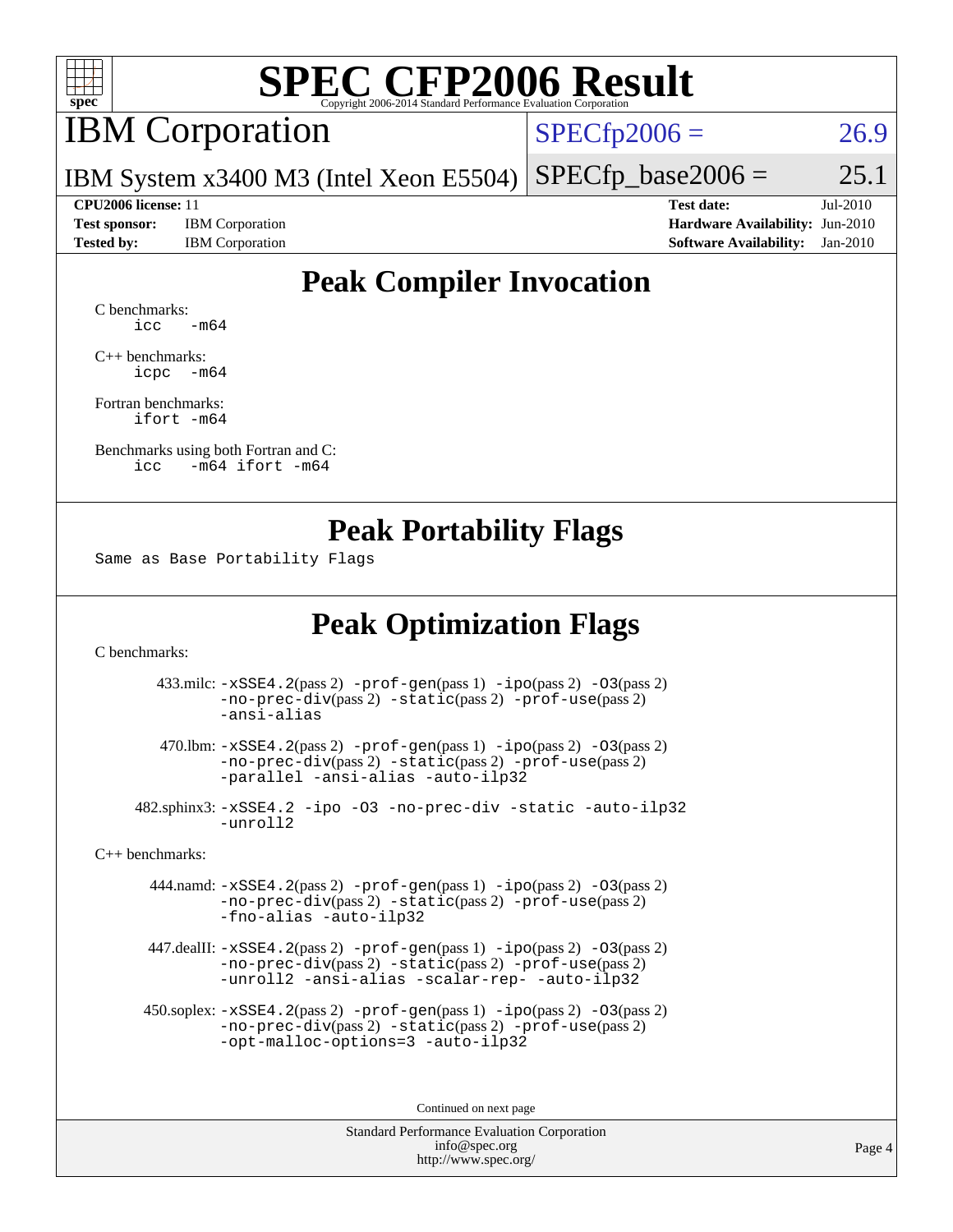

IBM Corporation

 $SPECfp2006 = 26.9$  $SPECfp2006 = 26.9$ 

IBM System x3400 M3 (Intel Xeon E5504)  $SPECTp\_base2006 = 25.1$ 

**[Tested by:](http://www.spec.org/auto/cpu2006/Docs/result-fields.html#Testedby)** IBM Corporation **[Software Availability:](http://www.spec.org/auto/cpu2006/Docs/result-fields.html#SoftwareAvailability)** Jan-2010

**[CPU2006 license:](http://www.spec.org/auto/cpu2006/Docs/result-fields.html#CPU2006license)** 11 **[Test date:](http://www.spec.org/auto/cpu2006/Docs/result-fields.html#Testdate)** Jul-2010 **[Test sponsor:](http://www.spec.org/auto/cpu2006/Docs/result-fields.html#Testsponsor)** IBM Corporation **[Hardware Availability:](http://www.spec.org/auto/cpu2006/Docs/result-fields.html#HardwareAvailability)** Jun-2010

### **[Peak Optimization Flags \(Continued\)](http://www.spec.org/auto/cpu2006/Docs/result-fields.html#PeakOptimizationFlags)**

|                                      | $453.$ povray: $-xSSE4.2(pass2)$ -prof-gen $(pass1)$ -ipo $(pass2)$ -03 $(pass2)$<br>$-no-prec-div(pass 2) -static(pass 2) -prof-use(pass 2)$<br>-unroll4 -ansi-alias                     |
|--------------------------------------|-------------------------------------------------------------------------------------------------------------------------------------------------------------------------------------------|
| Fortran benchmarks:                  |                                                                                                                                                                                           |
|                                      | 410.bwaves: -xSSE4.2 -ipo -03 -no-prec-div -static -opt-prefetch<br>-parallel                                                                                                             |
|                                      | 416.gamess: $-xSSE4$ . $2(pass 2)$ -prof-gen(pass 1) -ipo(pass 2) -03(pass 2)<br>$-no-prec-div(pass 2) -static(pass 2) -prof-use(pass 2)$<br>-unroll2 -0b0 -ansi-alias -scalar-rep-       |
|                                      | $434$ .zeusmp: basepeak = yes                                                                                                                                                             |
|                                      | $437$ leslie3d: basepeak = yes                                                                                                                                                            |
|                                      | $459.GemsFDTD: -xSSE4.2(pass 2) -prof-gen(pass 1) -ipo(pass 2) -03(pass 2)$<br>$-no-prec-div(pass 2) -static(pass 2) -prof-use(pass 2)$<br>-unroll2 -Ob0 -opt-prefetch -parallel          |
|                                      | 465.tonto: -xSSE4.2(pass 2) -prof-gen(pass 1) -ipo(pass 2) -03(pass 2)<br>$-no-prec-div(pass 2) -static(pass 2) -prof-use(pass 2)$<br>-inline-calloc -opt-malloc-options=3 -auto -unroll4 |
| Benchmarks using both Fortran and C: |                                                                                                                                                                                           |
|                                      | 435.gromacs: -xSSE4.2(pass 2) -prof-gen(pass 1) -ipo(pass 2) -03(pass 2)<br>-no-prec-div(pass 2) -static(pass 2) -prof-use(pass 2)<br>-opt-prefetch -auto-ilp32                           |
|                                      | $436.cactusADM: -xSSE4.2(pass 2) -prof-gen(pass 1) -ipo(pass 2) -03(pass 2)$<br>-no-prec-div(pass 2) -static(pass 2) -prof-use(pass 2)<br>-unroll2 -opt-prefetch -parallel -auto-ilp32    |
|                                      | 454.calculix: -xSSE4.2 -ipo -03 -no-prec-div -static -auto-ilp32                                                                                                                          |
|                                      | 481.wrf: Same as 454.calculix                                                                                                                                                             |
|                                      | The flags file that was used to format this result can be browsed at                                                                                                                      |
|                                      | http://www.spec.org/cpu2006/flags/Intel-ic11.1-linux64-revE.20100804.html                                                                                                                 |
|                                      | You can also download the XML flags source by saving the following link:<br>http://www.spec.org/cpu2006/flags/Intel-ic11.1-linux64-revE.20100804.xml                                      |
|                                      |                                                                                                                                                                                           |
|                                      |                                                                                                                                                                                           |
|                                      |                                                                                                                                                                                           |
|                                      |                                                                                                                                                                                           |
|                                      | Standard Darformange Evaluation Corneration                                                                                                                                               |